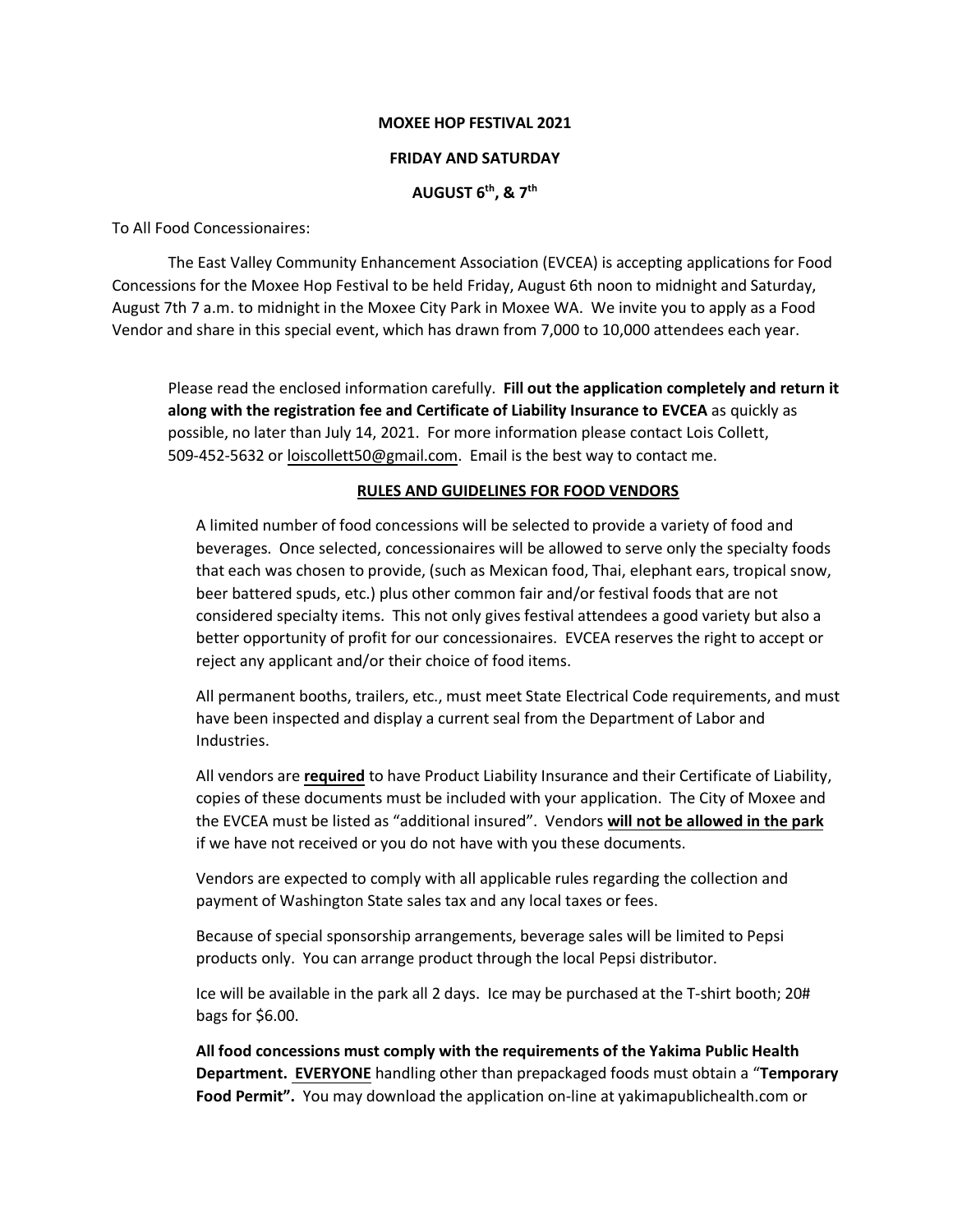contact the **Yakima Health District** at 509-575-4040. Applications must be returned to the Health Department with the fee at least 2 weeks prior to the event. The permit must be displayed at the festival. Please be sure to follow the approved hand washing facility rules and regulations. Failure to comply with Health District rules may result in immediate closure.

**Every** booth handling other than prepackaged foods must have someone working at all times that has a current **"Food Handler's Card"**, and must post a copy in your booth. Prepackaged foods are foods that are kept on store shelves at room temperature.

Restaurants must have a catering permit or endorsement, it must be posted.

Booths must be fully set-up no later than 2:00 p.m. Friday August 6th, (the beer garden will open at 4:00 p.m.) and all personal vehicles must be out of the park and the Cul-de-Sac by 2:30 p.m. If for some reason you are unable to set up on Friday and will be setting up on Saturday, August  $7<sup>th</sup>$ , you must be set up and vehicles out of the park by 10 a.m. The festival hours are Friday, noon to midnight and Saturday, 7 a.m. to midnight. Vendors may start selling as soon as they are ready. **No personal vehicles, only emergency vehicles, are allowed in the park during open hours, in accordance with the Moxee Law Enforcement.**  You may close your booth at any time but you may not bring your personal vehicles into the park until it closes. **In case of an emergency please contact any of the emergency or police personnel or EVCEA members.** There are not any exceptions to this rule!

**NOTE:** The **"Kids Games"** closes at dark; there is not any lighting in that area. So if you are a vendor in that area you may want to consider closing at that time too or at least consider that sales may be much less.

All vendors are expected to comply with the minimum pricing guide of food items as determined by the EVCEA. Concessionaires may price their product more than the minimum price but not lower.

**Any non-food vendor** will be restricted to providing only **one** prepackaged food or drink item and will not price that item less than the food vendors' prices.

After careful consideration the Hop Festival Site Plan Manager will assign each vendor a space/location. One space is 10 x 20 ft, you may request additional space, at a reduced fee.

To apply fill out the online application form completely and return it with the registration fee, 2 copies of your Certificate of Liability Insurance with the City of Moxee and EVCEA listed as "Additional Insured" a copy of your Product Liability Insurance and a complete listing of your items for sale by July 14, 2021. (No percentage of sales will be taken).

Registration fee \$300.00 Late Registration fee \$325.00 after July 14, 2021

**If for some reason you are not accepted at the Moxee Hop Festival your fees will be refunded.**